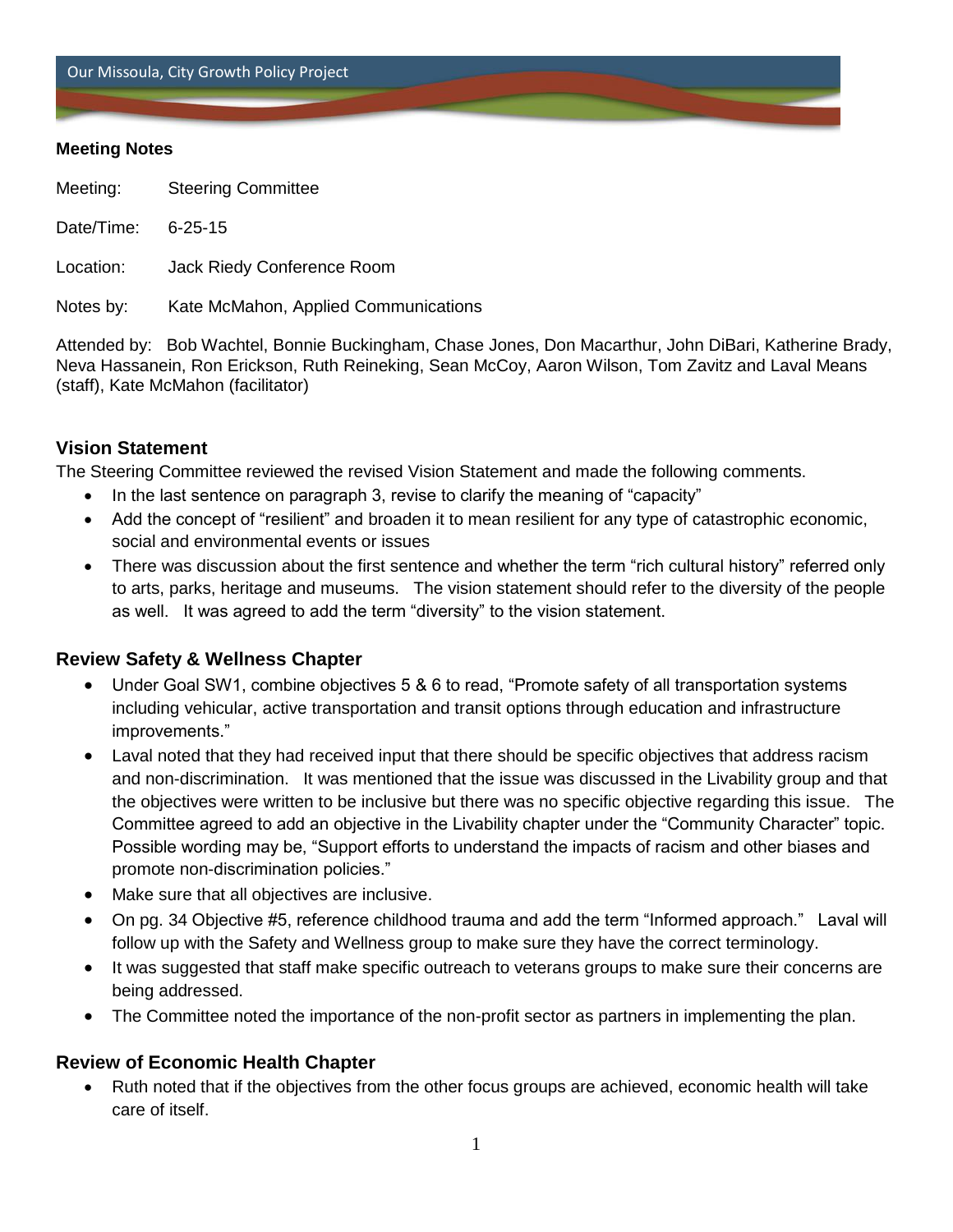#### Our Missoula, City Growth Policy Project

- There was discussion that health care is an important economic driver in the community and should be mentioned. It was agreed to add this as an objective.
- It was noted that the description for Local Business mentions "commercial urban agriculture" but there is no corresponding objective. The Committee agreed to add an objective under Local Business that mentions supporting local food and value added agriculture.
- It was agreed to add the following objective to support Goal Econ6, "Encourage the local economy to be resilient to the effects of climate change and economic cycles."
- Change Objective #1 on pg. 41 to read, "Support partnerships to create a positive environment ….."
- Change Goal 12 on pg. 43 to read, "Strive for educational excellence that produces globally competitive and locally engaged citizens."
- Change Objective #8 on pg. 41 to delete the words "resource based". Under the Implementation Actions, cross reference arts, parks and recreation action items.
- In the section on Local Business, either expand the description or add an objective to encourage local businesses to be engaged in the community.
- On pg. 44 in the description for Transportation, use the term "biking" instead of "cycling". Change Objective #2 in this section to use the term "choices" instead of alternative. Change #3 to change "thoroughfare" to "transportation".

# **Comments on Previously Reviewed Chapters**

- In the housing section it was noted that land acquisition should either be an objective or action item.
- Under Housing Conditions Snapshot, add information to recognize that there are many issues associated with affordable housing such as taxes and financing. Not all affordability issues relate to supply and demand. Livable wage is another issue.
- Add an action item for housing that promotes working with legislators to change state law on rental safety inspections.
- In the Economic Health chapter, in the Business Development section, add an objective to support passenger rail from through Missoula from Seattle to Billings.

## **Action Item Table**

Kate McMahon noted that the final action item table will have columns that indicate "Timeframe", "Focus Areas", and "Lead Agencies". The survey will help staff assign the appropriate timeframe for the actions (near term, mid-term, long term). If an action item advances goals from multiple focus groups or if the action item is more directly related to a goal rather than a more indirect, tangential type of action, it would be more likely to have a shorter time frame assigned to it. It was agreed to add a category for "On-going" action to the alternatives under "Timeframe".

The Committee asked if the lead agencies would be notified about action items that were assigned to them. Laval noted that the table will just use general terms to identify lead agencies such as "Non-profit partner", "Housing Agencies", "Private sector". There will be a review draft for public comment and if an agency wants to self-identify as the lead they will list them.

The Committee asked if there would be an effort to track the status of the action items. Staff noted that the MCA does require 5-year updates.